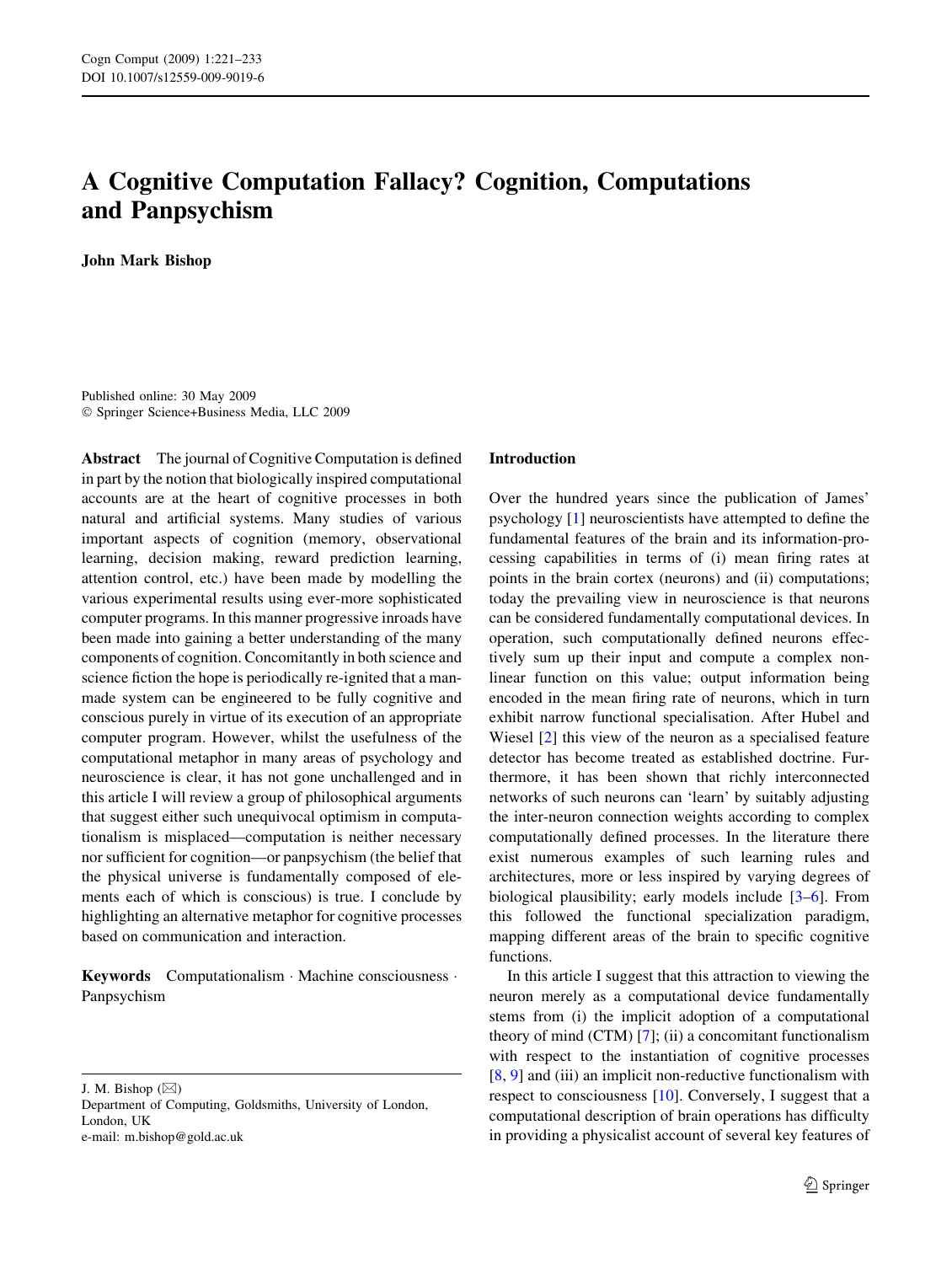human cognitive systems (in particular phenomenal consciousness and 'understanding') and hence that computations are neither necessary nor sufficient for cognition; that any computational description of brain processes is thus best understood merely in a metaphorical sense. I conclude by answering the question What is cognition if not computation? by tentatively highlighting an alternative metaphor, defined by physically grounded processes of communication and interaction, which is less vulnerable to the three classical criticisms of computationalism described herein. $<sup>1</sup>$ </sup>

# The CTM

The CTM occupies one part of the spectrum of representational theories of mind (RTM). Although currently undergoing challenges from dynamic systems, embodied, enactivist and constructivist accounts of cognition (e.g. [\[13–19](#page-11-0)]), the RTM remains ubiquitous in contemporary cognitive science and experimental psychology. Contrary to naive or direct realism, indirect realism (or representationalism) postulates the actual existence of mental intermediaries—representations—between the observing subject and the world. The earliest forms of RTM can be traced to Descartes [\[20](#page-11-0)] who held that all thought was representational<sup>2</sup> and that it is the very nature of mind (res cogitans) to represent the world (res extensa).

Harnish [[7\]](#page-11-0) observes that the RTM entails:

- Cognitive states are relations to mental representations which have content.
- A cognitive state is:
	- A state [of mind] denoting knowledge; understanding; beliefs, etc.
	- This definition subsequently broadened to include knowledge of raw sensations, colours, pains, etc.

<sup>2</sup> Controversy remains surrounding Descartes' account of the representational content of non-intellectual thought such as pain.

– Cognitive processes—changes in cognitive states—are mental operations on these representations.

## The Emergence of Functionalism

The CTM came to the fore after the development of the stored program digital computer in the mid-20th century when, through machine-state functionalism, Putnam [\[8](#page-11-0), [9\]](#page-11-0) first embedded the RTM in a computational framework. At the time Putnam famously held that:

- Turing machines (TMs) are multiply realisable on different hardware.
- Psychological states are multiply realisable in different organisms.
- Psychological states are functionally specified.

Putnam's 1967 conclusion is that the best explanation of the joint multiple realisability of TMs and psychological states $3$  is that TMs specify the relevant functional states and so specify the psychological states of the organism; hence by this observation Putnam makes the move from 'the intelligence of computation to the computational theory of intelligence' [[7\]](#page-11-0). Today variations on CTM structure the most commonly held philosophical scaffolds for cognitive science and psychology (e.g. providing the implicit foundations of evolutionary approaches to psychology and linguistics). Formally stated the CTM entails:

- Cognitive states are computational relations to computational representations which have content.
- A cognitive state is a state [of mind] denoting knowledge; understanding; beliefs, etc.
- Cognitive processes—changes in cognitive states—are computational operations on these computational representations.

## The Problem of Consciousness

The term 'consciousness' can imply many things to many different people. In the context of this article I refer specifically to that aspect of consciousness Ned Block terms 'phenomenal consciousness' [\[21](#page-11-0)], by which I refer to the first person, subjective phenomenal states—sensory tickles, pains, visual experiences and so on.

Cartesian theories of cognition can be broken down into what Chalmers [\[10](#page-11-0)] calls the 'easy' problem of perception—the classification and identification of sense stimuli—and a corresponding 'hard' problem, which is the realization of the associated phenomenal state. The

<sup>&</sup>lt;sup>1</sup> In two earlier articles (with Nasuto et al.  $[11, 12]$  $[11, 12]$  $[11, 12]$  $[11, 12]$  $[11, 12]$ ) the author explored theoretical limitations of the computational metaphor from positions grounded in psychology and neuroscience; this article outlining a third perspective—reviews three philosophical critiques of the computational metaphor with respect to 'hard' questions of cognition related to consciousness and understanding. Its negative conclusion is that computation is neither necessary nor sufficient for cognition; its positive conclusion suggests that the adoption of a new metaphor may be helpful in addressing hard conceptual questions related to consciousness and understanding. Drawing on the conclusions of the two earlier articles, the suggested new metaphor is one grounding cognition in processes of communication and interaction rather than computation. An analogy is with the application of Newtonian physics and Quantum physics—both useful descriptions of the world, but descriptions that are most appropriate in addressing different types of questions.

<sup>&</sup>lt;sup>3</sup> Although Putnam talks about pain not cognition, it is clear that his argument is intended to be general.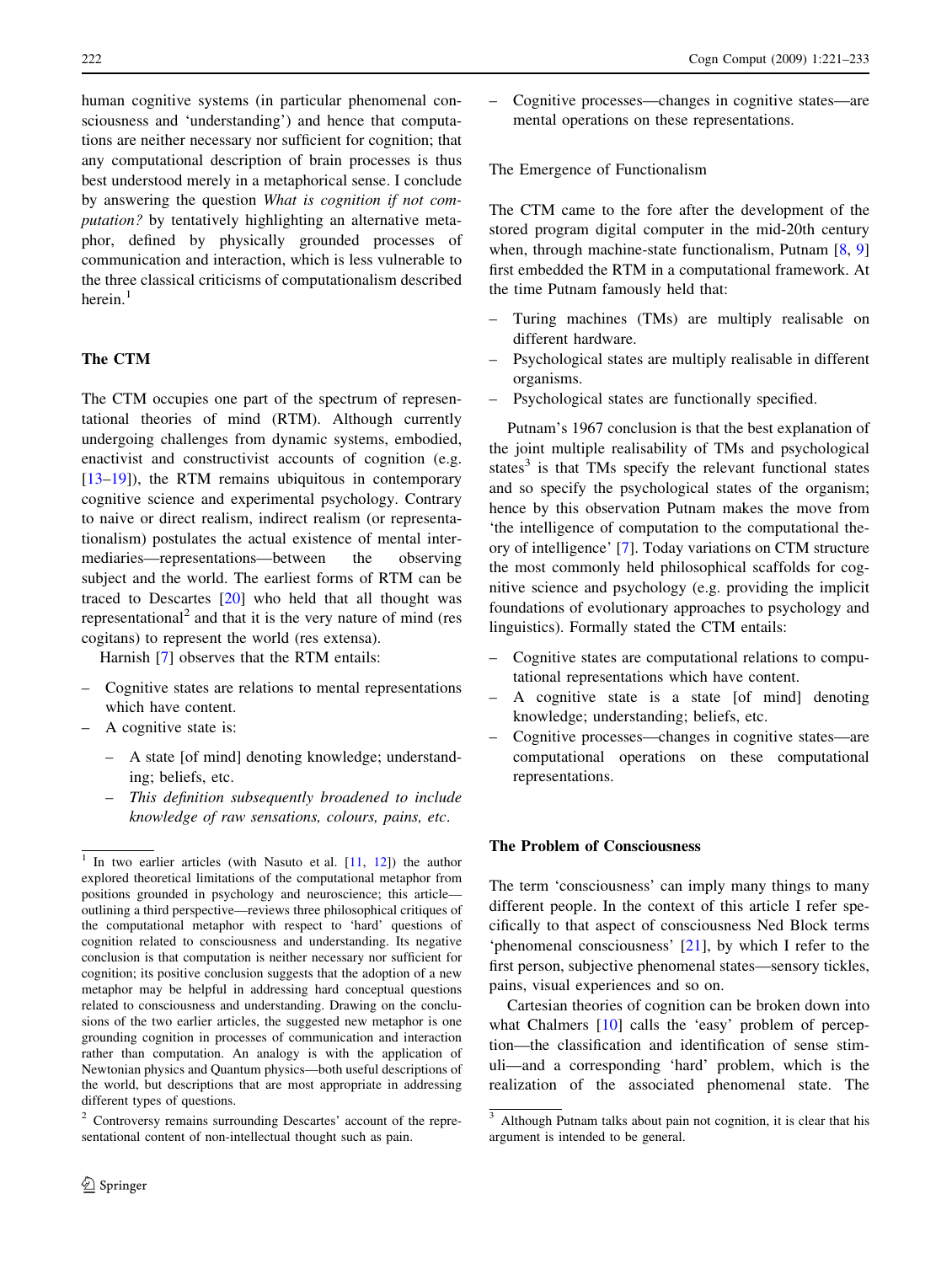<span id="page-2-0"></span>difference between the easy and the hard problems and an apparent lack of the link between theories of the former and an account of the latter has been termed the 'explanatorygap'.

The idea that the appropriately programmed computer really is a mind, and was eloquently suggested by Chalmers (ibid). Central to Chalmers' non-reductive functionalist theory of mind is the Principle of Organizational Invariance (POI). This asserts that, ''given any system that has conscious experiences, then any system that has the same fine-grained functional organization will have qualitatively identical experiences''.

To illustrate the point Chalmers imagines a fine-grained simulation of the operation of the human brain—a massively complex and detailed artificial neural network. If, at a very fine-grained level, each group of simulated neurons was functionally identical to its counterpart in the real brain then, via Dancing Qualia and Fading Qualia arguments, Chalmers (ibid) argues that the computational neural network must have precisely the same qualitative conscious experiences as the real human brain.

Current research into perception and neuro-physiology certainly suggests that physically identical brains will instantiate identical phenomenal states and, although as Maudlin [[22\]](#page-11-0) observes this thesis is not analytic, something like it underpins computational theories of mind. For if computational functional structure supervenes on physical structure then physically identical brains must be computationally and functionally identical. Thus Maudlin formulates the Supervenience Thesis (ibid) "... two physical systems engaged in precisely the same physical activity through a time will support precisely the same modes of consciousness (if any) through that time''.

# The Problem of Computation

It is a commonly held view that 'there is a crucial barrier between computer models of minds and real minds: the barrier of consciousness' and thus that 'information-processing' and 'phenomenal (conscious) experiences' are conceptually distinct [[23\]](#page-11-0). But is consciousness a prerequisite for genuine cognition and the realisation of mental states? Certainly Searle believes so, ''... the study of the mind is the study of consciousness, in much the same sense that biology is the study of life'' [\[24](#page-11-0)] and this observation leads him to postulate the Connection Principle whereby "... any mental state must be, at least in principle, capable of being brought to conscious awareness'' (ibid). Hence, if computational machines are not capable of enjoying consciousness, they are incapable of carrying genuine mental states and computation fails as an adequate metaphor for cognition.

In the following sections I briefly review two wellknown arguments targeting computational accounts of cognition from Penrose and Searle, which together suggest computations are neither necessary nor sufficient for mind. I subsequently outline a simple reductio ad absurdum argument that suggests there may be equally serious problems in granting phenomenal (conscious) experience to systems purely in virtue of their execution of particular programs; if correct, this argument suggests either strong computational accounts of consciousness must fail or that panpsychism is true.

Computations and Understanding: Gödelian Arguments Against Computationalism

Gödel's first incompleteness theorem states that "... any effectively generated theory capable of expressing elementary arithmetic cannot be both consistent and complete. In particular, for any consistent, effectively generated formal theory F that proves certain basic arithmetic truths, there is an arithmetical statement that is true, but not provable in the theory.'' The resulting true but unprovable statement  $G(\check{g})$  is often referred to as 'the Gödel sentence' for the theory (albeit there are infinitely many other statements in the theory that share with the Gödel sentence the property of being true but not provable from the theory).

Arguments based on Gödel's first incompleteness theorem—initially from Lucas [[25,](#page-11-0) [26\]](#page-11-0) were first criticised by Benacerraf [\[27](#page-11-0)] and subsequently extended, developed and widely popularised by Penrose [[28–31\]](#page-11-0)—typically endeavour to show that for any such formal system  $F$ , humans can find the Gödel sentence  $G(\check{g})$  whilst the computation/machine (being itself bound by F) cannot. In [\[29](#page-11-0)] Penrose develops a subtle reformulation of the vanilla argument that purports to show that ''the human mathematician can 'see' that the Gödel Sentence is true for consistent  $F$  even though the consistent  $F$  cannot prove  $G(\check{g})$ ".

A detailed discussion of Penrose's formulation of the Gödelian argument is outside the scope of this article (for a critical introduction see [[32,](#page-11-0) [33](#page-11-0)] and for Penrose's response see [[31](#page-11-0)]); here it is simply important to note that although Gödelian-style arguments purporting to show 'computations are not necessary for cognition' have been extensively<sup>4</sup> and vociferously critiqued in the literature (see [[34](#page-12-0)] for a review), interest in them—both positive and negative—still regularly continues to surface (e.g. [\[35](#page-12-0), [36\]](#page-12-0)).

<sup>4</sup> For example, Lucas maintains a web page [http://users.ox.ac.uk/](http://users.ox.ac.uk/~jrlucas/Godel/referenc.html)  $\sim$  irlucas/Godel/referenc.html listing more than 50 such criticisms.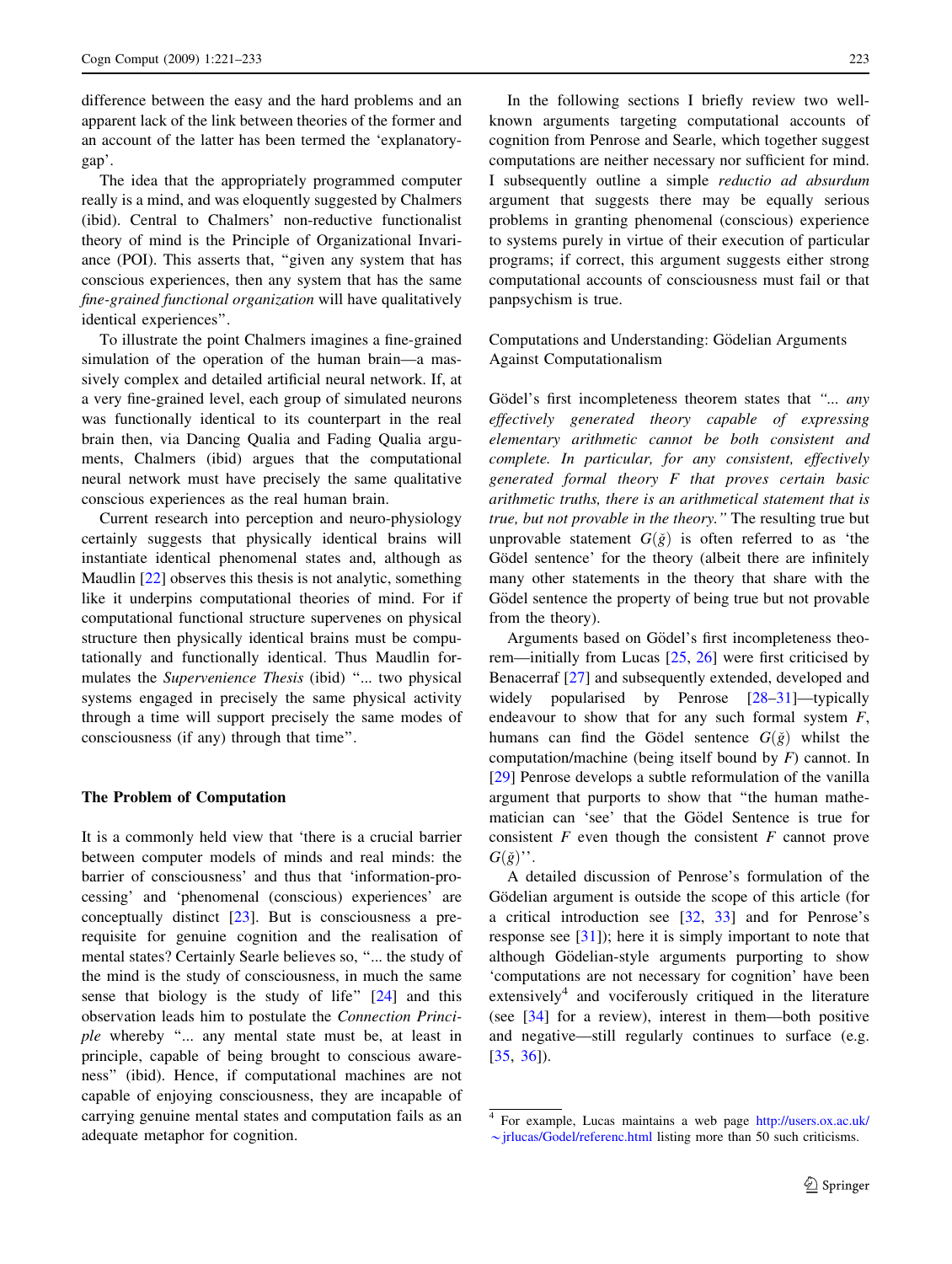The Chinese Room Argument

One of the most widely known critics of computational theories of mind is John Searle. His best-known work on machine understanding, first presented in the 1980 paper 'Minds, Brains & Programs' [\[37](#page-12-0)], has become known as the Chinese Room Argument (CRA). The central claim of the CRA is that computations alone are not sufficient to give rise to cognitive states, and hence that computational theories of mind cannot fully explain human cognition. More formally Searle stated that the CRA was an attempt to prove the truth of the premise:

– Syntax is not sufficient for semantics.

Which, together with the following two axioms:

- (i) Programs are formal (syntactical).
- (ii) Minds have semantics (mental content).

... led Searle to conclude that:

– Programs are not minds.

... and hence that computationalism—the idea that the essence of thinking lies in computational processes and that such processes thereby underlie and explain conscious thinking—is false  $[38]$  $[38]$ .

In the CRA Searle emphasises the distinction between syntax and semantics to argue that while computers can act in accordance to formal rules, they cannot be said to know the meaning of the symbols they are manipulating, and hence cannot be credited with genuinely understanding the results of the execution of programs those symbols compose. In short, Searle claims that while cognitive computations may simulate aspects of cognition, they can never instantiate it.

The CRA describes a situation where a monoglot Searle is locked in a room and presented with a large batch of papers covered with Chinese writing that he does not understand. Indeed, Searle does not even recognise the writing as Chinese ideograms, as distinct from say Japanese or simply meaningless patterns. A little later Searle is given a second batch of Chinese symbols together with a set of rules (in English) that describe an effective method (algorithm) for correlating the second batch with the first purely by their form or shape. Finally Searle is given a third batch of Chinese symbols together with another set of rules (in English) to enable him to correlate the third batch with the first two, and these rules instruct him how to return certain sets of shapes (Chinese symbols) in response to certain symbols given in the third batch.

Unknown to Searle, the people outside the room call the first batch of Chinese symbols the script; the second batch the story; the third questions about the story and the symbols he returns they call answers to the questions about the story. The set of rules he is obeying they call the program. To complicate the matters further, the people outside also give him stories in English and ask him questions about them in English, to which he can reply in English. After a while Searle gets so good at following the instructions and the outsiders get so good at supplying the rules which he has to follow, that the answers he gives to the questions in Chinese symbols become indistinguishable from those a true Chinese man might give.

From the external point of view the answers to the two sets of questions—one in English the other in Chinese—are equally good; Searle-in-the-Chinese-room has passed the Turing test. Yet in the Chinese case Searle behaves like a computer and does not understand either the questions he is given or the answers he returns, whereas in the English case he does. To highlight the difference consider Searle is passed a joke first in Chinese and then English. In the former case Searle-in-the-room might correctly output appropriate Chinese ideograms signifying 'ha ha' whilst remaining phenomenologically unmoved, whilst in the latter, if the joke is funny, he may laugh out loud and feel the joke within.

The decades since its inception have witnessed many reactions to the CRA from the computational, cognitive science, philosophical and psychological communities, with perhaps the most widely held being based on what has become known as the 'Systems Reply'. This concedes that, although the person in the room does not understand Chinese, the entire system (of the person, the room and its contents) does.

Searle finds this response entirely unsatisfactory and responds by allowing the person in the room to memorise everything (the rules, the batches of paper, etc.) so that there is nothing in the system not internalised within Searle. Now in response to the questions in Chinese and English there are two subsystems—the native English speaking Searle and the internalised Searle-in-the-Chinese-room—but all the same he [Searle] continues to understand nothing of Chinese, and a fortiori neither does the system, because there is nothing in the system that is not just a part of him.

But others are left equally unmoved by Searle's response; for example in [[39\]](#page-12-0) Haugland asks why should we unquestioningly accept Searle's conclusion that 'the internalised Chinese room system does not understand Chinese', given that Searle's responses to the questions in Chinese are all correct? Yet, despite this and other trenchant criticism, almost 30 years after its first publication there continues to be lively interest in the CRA (e.g.  $[40-47]$ ). In a 2002 volume of analysis  $[48]$  $[48]$  comment ranged from Selmer Bringsjord who observed the CRA to be ''arguably the 20th century's greatest philosophical polariser'' [\[49](#page-12-0)], to Rey who claims that in his definition of Strong AI Searle ''burdens the [Computational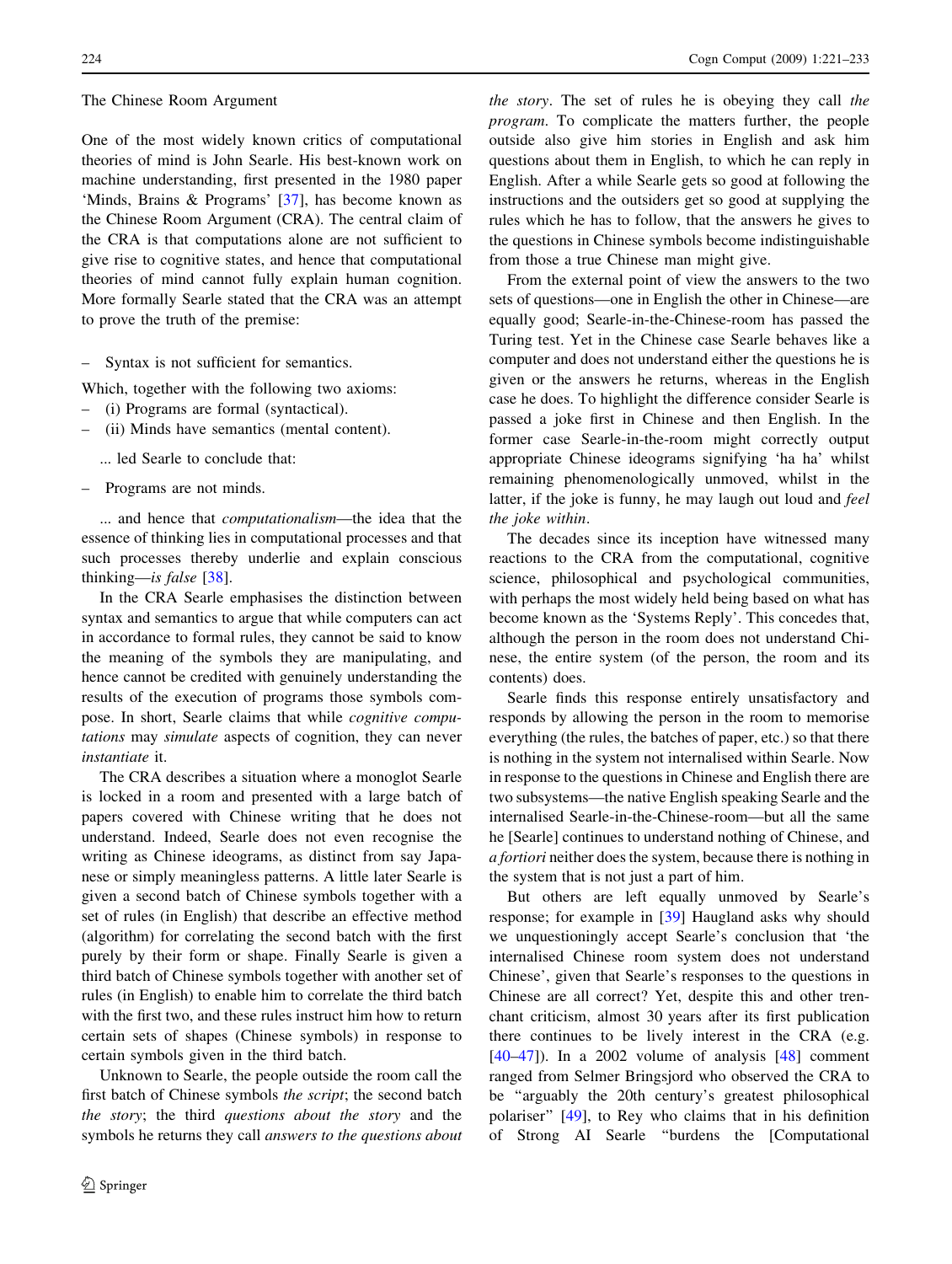Representational Theory of Thought (Strong AI)] project with extraneous claims which any serious defender of it should reject'' [\[50](#page-12-0)]. Nevertheless, although opinion on the argument remains divided, most commentators now agree that the CRA helped shift research in artificial intelligence away from classical computationalism (which, pace Newell and Simon [\[51](#page-12-0)], viewed intelligence fundamentally in terms of symbol manipulation) first to a sub-symbolic neural-connectionism and more recently, moving even further away from symbols and representations, towards embodied and enactive approaches to cognition. Clearly, whatever the verdict on the soundness of Searle's Chinese room argument, the subsequent historical response offers eloquent testament to his conclusion that 'programs are not minds'.

### Dancing with Pixies

The core argument I wish to present in this article targeting computational accounts of cognition—the Dancing with Pixies (DwP) *reductio*—derives from ideas originally outlined by Putnam [\[52](#page-12-0)], Maudlin [[22\]](#page-11-0), Searle [[53\]](#page-12-0) and subsequently criticised by Chalmers [[10\]](#page-11-0), Klein [\[54](#page-12-0)] and Chrisley  $[55, 56]$  $[55, 56]$  $[55, 56]$  $[55, 56]$  $[55, 56]$  amongst others<sup>5</sup>. In what follows, instead of seeking to justify Putnam's claim that ''every open system implements every finite state automaton'' (FSA) and hence that ''psychological states of the brain cannot be functional states of a computer'', I will seek to establish the weaker result that, over a finite time window, every open physical system implements the trace of a FSA Q on fixed, specified input (I). That this result leads to panpsychism is clear as, equating FSA  $Q(I)$  to a specific computational system that is claimed to instantiate phenomenal states as it executes, and following Putnam's procedure, identical computational (and ex hypothesi phenomenal) states can be found in every open physical system.

Formally DwP is a simple reductio ad absurdum argument that endeavours to demonstrate that:

- IF the assumed claim is true: that an appropriately programmed computer really does instantiate genuine phenomenal states
- THEN panpsychism holds
	- However, against the backdrop of our immense scientific knowledge of the closed physical world, and the corresponding widespread desire to explain everything ultimately in physical terms, panpsychism has come to seem an implausible view...
- HENCE we should reject the assumed claim.

The route-map for this endeavour is as follows: in the next section I introduce discrete state machines (DSMs) and FSAs and show how, with input to them defined, their behaviour can be described by a simple un-branching sequence of state transitions. I subsequently review Putnam's 1988 argument [\[52](#page-12-0)] that purports to show how every open physical system implements every input-less FSA. Then I apply Putnam's construction to one execution trace of any FSA with known input, such that if the FSA instantiates genuine phenomenal states as it executes, then so must any open physical system. Finally I apply the procedure to a robotic system that is claimed to instantiate machine consciousness purely in virtue of its execution of an appropriate program. The article is completed by a brief discussion of some objections to the DwP reductio and concludes by suggesting, at least with respect to 'hard' problems, that it may be necessary to develop an alternative metaphor for cognition to that of computation.

# Discrete State Machines

In his 1950 paper 'Computing Machinery and Intelligence' [\[57](#page-12-0)] Turing defined DSMs as ''machines that move in sudden jumps or clicks from one quite definite state to another'' and explained that modern digital computers fall within the class of them. An example DSM from Turing is a simple machine that cycles through three computational states  $Q_1$ ,  $Q_2$ ,  $Q_3$  at discrete clock clicks. Turing demonstrated that such a device, which continually jumps through a linear series of state transitions like clockwork may be implemented by a simple discrete-position-wheel that revolves through 120° intervals at each clock tick. Basic input can be added to such a machine by the addition of a simple brake mechanism and basic output by the addition of a light that comes on when the machine is in, say, computational state  $Q_3$  (see Fig. [1](#page-5-0)).

An input-less FSA is specified by a set of states  $Q$  and a set of state-transitions  $Q \rightarrow Q'$  for each current state Q specifying the next state  $Q'$ . Such a device is trivially implemented by Turing's discrete-position-wheel machine and a function that maps each physical wheel position  $W_n$ to a logical computational state  $Q_n$  as required. For example, considering the simple 3-state input-less FSA described in Table [1,](#page-5-0) by labelling the three discrete positions of the wheel  $W_1$ ,  $W_2$ ,  $W_3$  we can map computational states of the FSA,  $Q_1$ ,  $Q_2$ ,  $Q_3$ , to the physical discrete positions of the wheel,  $W_1$ ,  $W_2$ ,  $W_3$ , such that, for example,  $(W_1 \rightarrow Q_1, W_2 \rightarrow Q_2, W_3 \rightarrow Q_3).$ 

This mapping is observer relative; the physical position  $W<sub>1</sub>$  of the wheel could equally map to computational states  $Q_2$  or  $Q_3$  and, with other states appropriately assigned, the machine's state transition sequence (and hence its

<sup>5</sup> For early discussion of these themes see 'Minds and Machines', 4: 4, 'What is Computation?', November 1994.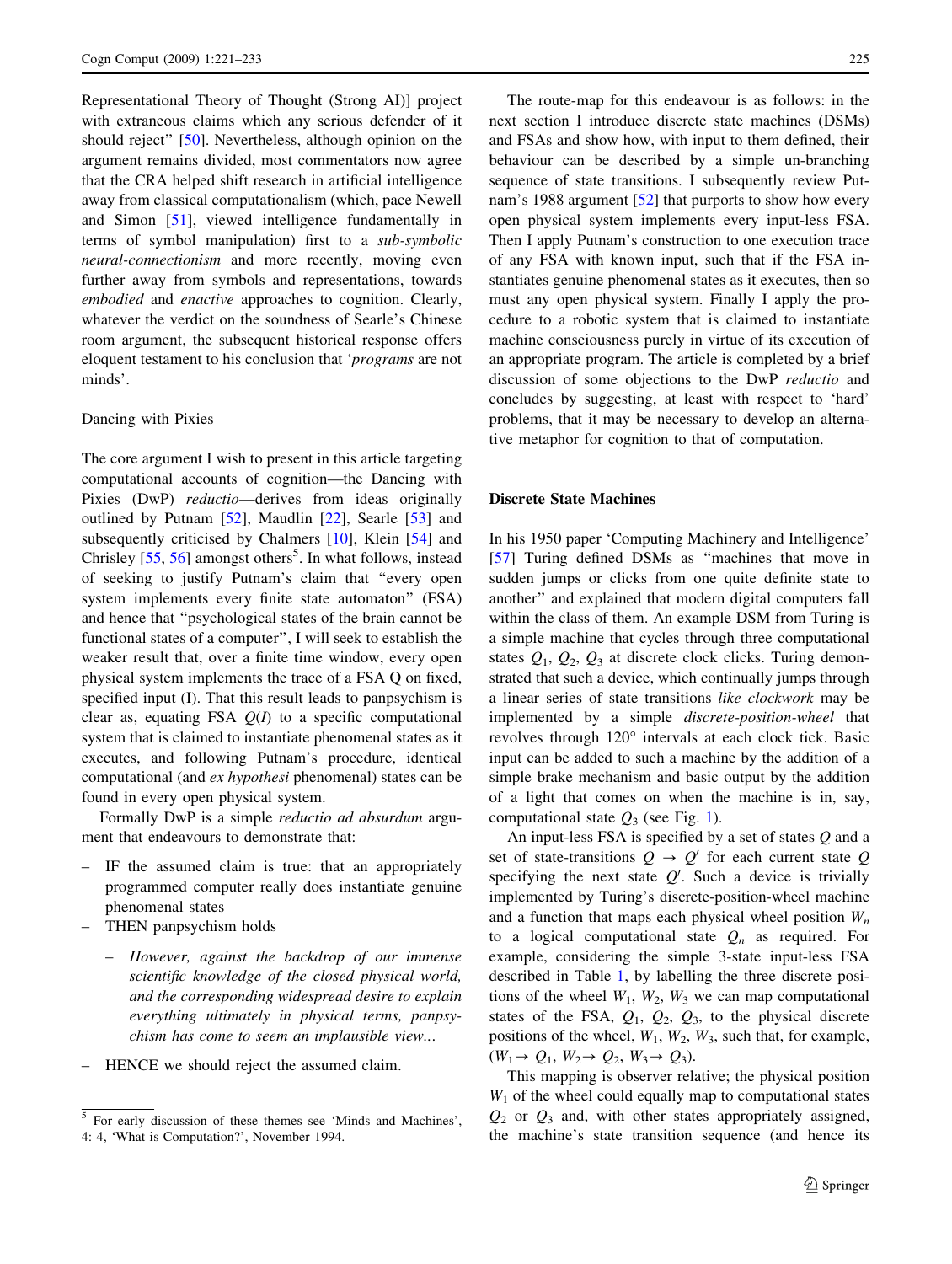<span id="page-5-0"></span>

Fig. 1 Turing's discrete 3-state wheel machine

Table 1 Three-state input-less FSA

| Previous state |  |  |
|----------------|--|--|
| Next state     |  |  |

computational functionality) would remain unchanged. It is central to this argument that all computational states are observer relative in this fashion (i.e. they are not, contra say mass, intrinsic to the physics of the system); computational state determination must always involve an observer-specified function that maps from the physical state of the system onto the computational state of the machine.

Note, after Chalmers, that the discrete position wheel machine described above will only implement a particular execution trace of the FSA and Chalmers remains unfazed at this result because he states that input-less machines are simply an "inappropriate formalism" for a computationalist theory of mind [[32\]](#page-11-0).

More generally an FSA with input and output is specified by a set of states, a set of inputs, a set of outputs, and a set of state-transitions  $(Q, I) \rightarrow (Q', O)$  for each input/state pair  $(Q, I)$ , specifying the next state  $Q'$  and the output O that will be produced by that state and input (see Table 2). Perhaps surprisingly, over a finite time period we can

Table 2 Three-state FSA with simple input

|                  | Previous FSA state |                 |               |
|------------------|--------------------|-----------------|---------------|
| Input            | $\varrho_{1}$      | $\mathcal{Q}_2$ | $\varrho_{3}$ |
| <b>Brake-OFF</b> | $Q_{2}$            | $Q_3$           | $\varrho_{1}$ |
| Brake-ON         | $U_1$              | $Q_2$           | $Q_3$         |

similarly implement *any* FSA with a given (i.e. specified a priori) set of input/output contingencies.

Over a specified time interval Turing's discrete-position-wheel machine can be made to implement an FSA with particular input and output contingencies if there is a mapping from the physical wheel positions onto formal states of the FSA, and from inputs and outputs to the system onto inputs and outputs of the FSA such that: for every formal state-transition  $(Q, I) \rightarrow (Q', O)$  in the specification of the FSA, if the physical discrete-position-wheel machine is in a state  $W_s$  and receiving input i such that  $f(W_s) = Q$  and  $f(i) = I$ , this causes it to transit into a state q' such that  $f(q') = Q'$  and to produce output o such that  $f(o)$  $=$   $O$ .

Hence, although the operation of an FSA with input is in general described by a series of contingent branching state transitions which map from current state to next state,  $(Q,$  $I \rightarrow Q'$ , a priori knowledge of the input to the FSA over a finite time interval entails that such contingent behaviour can be unfolded like clockwork to a finite series of linear state transitions. For example, if Turing's 3-state FSA is initially in state  $Q_1$  and the input (brake) is ON for two subsequent clock ticks and then OFF for the next three, its computational behaviour—its execution trace—is fully described by the sequence of state transitions  $Q_1 \rightarrow Q_1 \rightarrow$  $Q_1 \rightarrow Q_2 \rightarrow Q_3 \rightarrow Q_1$ .

It is trivial to observe that we can fully implement this particular trace of this particular FSA with this particular input ( $I = BRAKE-ON_1$ , BRAKE-ON<sub>2</sub>, BRAKE-OFF<sub>3</sub>, BRAKE-OFF<sub>4</sub>, BRAKE-OFF<sub>5</sub>, BRAKE-OFF<sub>6</sub>) using a six-position discrete state wheel, starting the wheel in position  $W_1$  and using the following function to map from physical wheel positions to computational states:

$$
W_1 \vee W_2 \vee W_3 \vee W_6 \rightarrow Q_1
$$
  
\n
$$
W_4 \rightarrow Q_2
$$
  
\n
$$
W_5 \rightarrow Q_3
$$

Thus, with a priori knowledge of input to the FSA over a finite time interval we can trivially implement any FSA with particular input–output contingencies by the use of a simple mapping function to map from each physical wheel position/state  $W_n$  to each logical computational state of the FSA  $Q_n$  and output (e.g. LAMP ON/OFF) as required.

#### Open Physical Systems

Discussed in a short appendix to Putnam's 1988 monograph 'Representation and Reality' is a brief argument that endeavours to prove that every open physical system is a realisation of every abstract FSA and hence that functionalism fails to provide an adequate foundation for the study of the mind.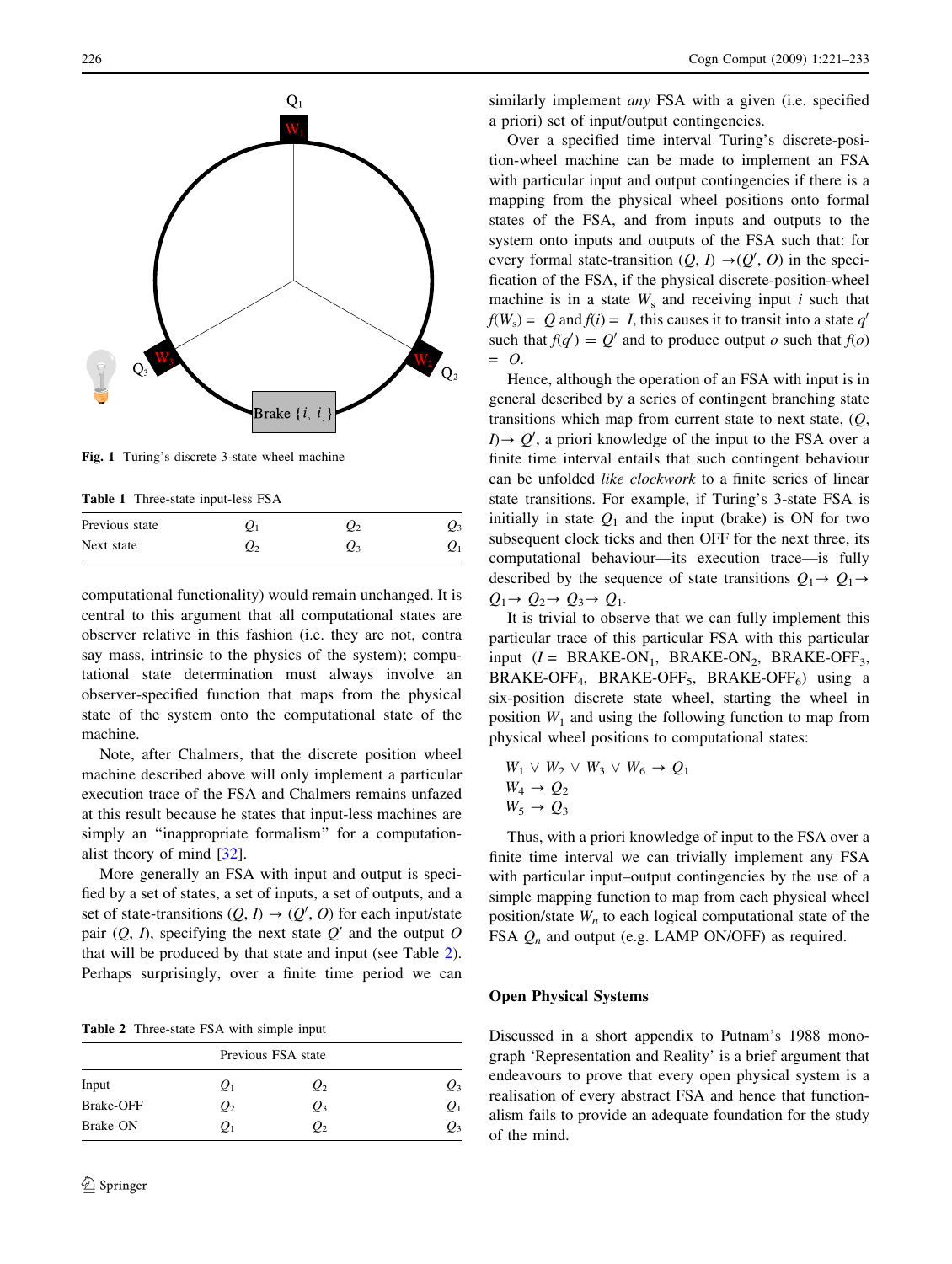Central to Putnam's argument is the observation that every open physical system, S, is in different states at every discrete instant and hence can be characterised by a discrete series of non-cyclic natural state transitions  $[s_1, s_2]$ ...  $s_t$ ...  $s_n$ ]. Putnam argues for this on the basis that every such open system, S, is continually exposed to electromagnetic and gravitational signals from, say, a natural clock. Hence by quantising these natural states appropriately, every open physical system can by considered as a generator of discrete non-repeating state sequences,  $[s_1, s_2, \ldots, s_{\infty}]$ .

Thus, reconsidering Turing's 3-state FSA machine over the fixed interval  $[t_1... t_6]$ , starting in state  $Q_1$ , with input  $(I = \text{BRAKE-ON}_1, \text{BRAKE-ON}_2, \text{BRAKE-OFF}_3,$  $BRAKE-OFF<sub>4</sub>$ ,  $BRAKE-OFF<sub>5</sub>$ ,  $BRAKE-OFF<sub>6</sub>$ ) known a priori, it is trivial to observe that, over time interval  $[t_1...]$  $t_6$ ], if we map the FSA state  $Q_1$  to the disjunction of open physical system states,  $[s_1 \vee s_2 \vee s_3 \vee s_6]$ , FSA state  $Q_2$  to open physical system state  $s_4$  and FSA state  $Q_3$  to open physical system state  $s<sub>5</sub>$ , then the open physical system will fully implement the execution of the FSA  $(Q, I)$  as it transits open physical system states  $[s_1... s_6]$  over time interval  $[t_1 \dots t_6]$ .

To show that being in state  $Q_1$  at time  $t_1$  caused the open physical system to enter FSA state  $Q_1$  at  $t_2$ , we observe that at  $t_1$  the open physical system is in state  $s_1$  (which the mapping function labels FSA state  $Q_1$ ) and that being in state  $s_1$  at  $t_1$  causes the open physical system to enter state  $s_2$  (which the mapping function also labels FSA state  $Q_1$ ) at  $t_2$ , etc. Hence, given the current state of the open physical system at time  $t$  and the mapping function we can easily predict its future state and hence how the states of FSA evolve over the time interval under observation.<sup>6</sup>

# Robots, Pixies and Panpsychism

At the heart of the computationalist's putative conscious robot there lies a computational system; typically a microprocessor, memory and memory-mapped peripherals. Such a system is effectively a very sophisticated DSM/ FSA. Hence, if the input to the robot is fixed and specified over a finite time interval we can, pace Putnam, map the execution trace of the robot's control program onto the state evolution of any open physical system; thus, if the robot instantiates genuine phenomenal consciousness purely in virtue of its execution of its control program, so must the state evolution of any open physical system; hence the computationalist—if his claims are correctleads us to embrace panpsychism, with phenomenal consciousnesses—ethereal pixies—dancing everywhere.

# **Objections**

The Argument from Repeatability

The DwP *reductio* is grounded upon the notion that, for a finite period with all input known, the state transitions of a robot's control program can be mapped onto any [suitably large] discrete-position-wheel such that, if the robot instantiates phenomenal states merely in virtue of its execution of its control program, then so must any [suitably large] digital wheel or, pace Putnam, any open physical system.

Hofstadter, in a critique of the CRA [\[58](#page-12-0)], objects that we can only perform this type of mapping a posteriori, i.e. we can only map the robot's computational states onto the physical states of the system after the program has executed and hence know the computational states it generates. Hence Putnam's construct is not a 'real mapping' and this type of argument is simply 'not science'.

However, although Hofstadter is clearly correct to highlight that Putnam style mappings can only be applied a posteriori, this is irrelevant to the force of the DwP reductio. Consider a simple experiment (1) where a robot is presented with a specific stimulus—say a bright red square in the centre of its visual field—over a finite time period  $T_1... T_k$ , with the robot subsequently reporting that it perceives a vivid red square; the computationalist will assert that over this period  $T_1... T_k$  the robot instantiated the phenomenal states associated with experiencing the bright red square precisely in virtue of the execution of its control program operating on this red square input.

Now, imagine a second experiment (2) using exactly the same automaton, over exactly the same length time interval  $T_1...$   $T_k$ , with exactly the same input,  $I_1... I_k$ . As the experimental setup is precisely the same for experiment (2) as for experiment (1) the computationalist must continue to claim that the robot continues to instantiate appropriate phenomenological states over this period and it is clear that a posteriori knowledge of the system input does not impact this claim.

But, given the vagaries inherent in any real-world experiment, how can we ensure that the input to the robot will be exactly the same in both experiments? One possible solution could be to simply ensure that the appropriate digital values are always stored on the robot's visual sensor-transducer (e.g. by disconnecting genuine optical input to the frame store and simply ensuring that vivid-red pixel values are stored appropriately in its memory map).

 $\overline{6}$  In [\[32\]](#page-11-0), Chalmers critiques Putnam's construction, noting that it fails to ensure that all states of the FSA are reliably transited; however, he subsequently demonstrates (ibid) that every physical system containing a 'clock' and a 'dial' will implement every inputless FSA.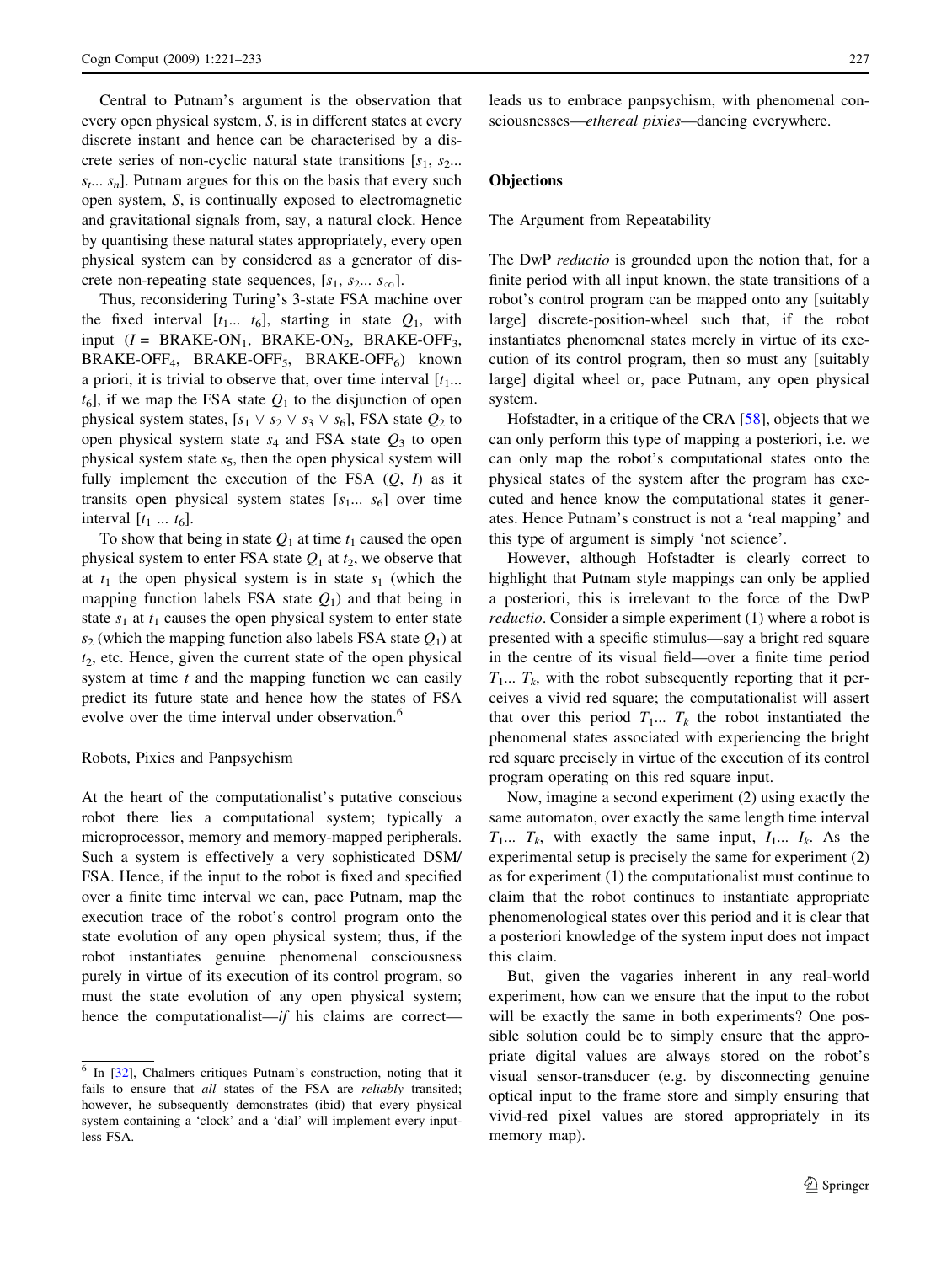Table 3 Circuit behaviour

| Input-1 $(V)$ | Input-2 $(V)$ | Output $(V)$ |
|---------------|---------------|--------------|
| $\theta$      | O             |              |
| $\theta$      |               |              |
|               | 0             |              |
|               |               |              |

A second possibility is to simply run the entire experiment as a virtual simulation (i.e. to use a virtual robot in a virtual reality). Clearly for the computationalist such a virtual simulation cannot impact the putative phenomenal states of the [now virtual] robot; as long as the input to the robot and its control program remain the same, appropriate contingent state transitions will occur, hence instantiating appropriate 'phenomenal states' in the robot.

Computational States Are not Observer-Relative but Are Intrinsic Properties of any Genuine Computational System

In addressing this objection I will initially consider the most primitive of computational systems—a simple two input/single output logic gate X, with physical behaviour fully specified by a table of voltage levels (see Table 3).

It is apparent that under mapping  $A$  (see Table 4), the gate X computes the logical AND function. Conversely, under mapping  $\bf{B}$  (see Table 5), it is apparent that the gate X computes the logical OR function.

It follows that, at a fundamental level in the physical realisation of any logical system, such observer-relativity must hold: the computational function of the system must be contingent on the observer-determined mapping used.<sup>7</sup>.

Furthermore it is clear that, even if the physical-tocomputational mapping is known, the precise function of the system-as-a-whole remains fundamentally observerrelative: that is, ''different answers grow from the concerns of different individuals.''<sup>8</sup> Consider (a) a chess playing computational machine used to control the position of chess pieces in a game against, say, a human opponent and (b) the same program being used to control the illumination of a strip of coloured lights—the two-dimensional chess board being mapped to a one-dimensional strip of lights where the colour of each light is contingent on the value

| <b>Table 4</b> Mapping A        |                           |
|---------------------------------|---------------------------|
| 5 V                             | Computational state true  |
| 0 <sub>V</sub>                  | Computational state false |
| <b>Table 5</b> Mapping <b>B</b> |                           |
| 0 <sub>V</sub>                  | Computational state true  |
| 5 V                             | Computational state false |
|                                 |                           |

(king, knight, pawn, etc.) of the piece mapped onto it—in an interactive art exhibition; clearly, to paraphrase Wittgenstein, the meaning of a computation is contingent on its use.

### The Objection From Randomness

Superficially the DwP reductio only targets DSMs; it has nothing to say about the conscious state of suitably engineered Stochastic Automata [\[60](#page-12-0)]. In a stochastic automaton the future state of the machine is determined by a probability distribution which determines, given the current state (and any input), the probability of entering any subsequent state. Thus the tuple  $\langle Q, I, O, P_{(q',o|q,i)} \rangle$  represents a stochastic automaton where  $Q$  denotes the set of states,  $I$  the set of input symbols, O the set of output symbols and  $P_{(q',o|q,i)}$  the transition probabilities that the stochastic automaton transitions from state  $s \in S$  to state  $s' \in S$  and outputs symbol  $o \in |O$  provided that  $i \in I$  was the input symbol.

It is trivial to show that (a) in the theory of computation stochastic automata are no more powerful<sup>9</sup> than deterministic automata  $[61]$  $[61]$  and that (b) there exist techniques to decompose a stochastic automaton into a sequential combination of automata such that every stochastic automata can be decomposed into a controlled random source and a deterministic automaton [[60\]](#page-12-0). A controlled random source is a single state stochastic automaton  $\langle Q, I, O, P_{\text{o}}\rangle$  that returns an output symbol  $o \in O$  given  $i \in I$  (where the output  $q'$  becomes the input to the subsequent deterministic automaton).

Clearly pseudo-random symbols generated by computer cannot truly be random; however, what is required to implement a stochastic automaton is merely that a finite segment of the generated symbols must be statistically indistinguishable from a truly random sequence for a suitably long period of time and there exist many welldefined methods to accomplish this (for discussion see [\[62](#page-12-0)]). Hence over a finite period the behaviour of two machines, one whose state evolution is determined by a

 $\frac{7}{7}$  Although it is true that as the complexity of the logical system increases, the number of consistent computational functions that can be assigned to it diminishes, it remains the case that its computational properties will always be relative to the threshold logic value used; the physical<sub>state</sub>  $\rightarrow$  computational<sub>state</sub> mapping will always determine the logical-function that the physical computational system instantiates.

<sup>&</sup>lt;sup>8</sup> Cf. 'What is a word-processor?', in Winograd and Flores [\[59\]](#page-12-0).

<sup>9</sup> The set of languages 'acceptable' by a stochastic automaton and a deterministic automaton is the same.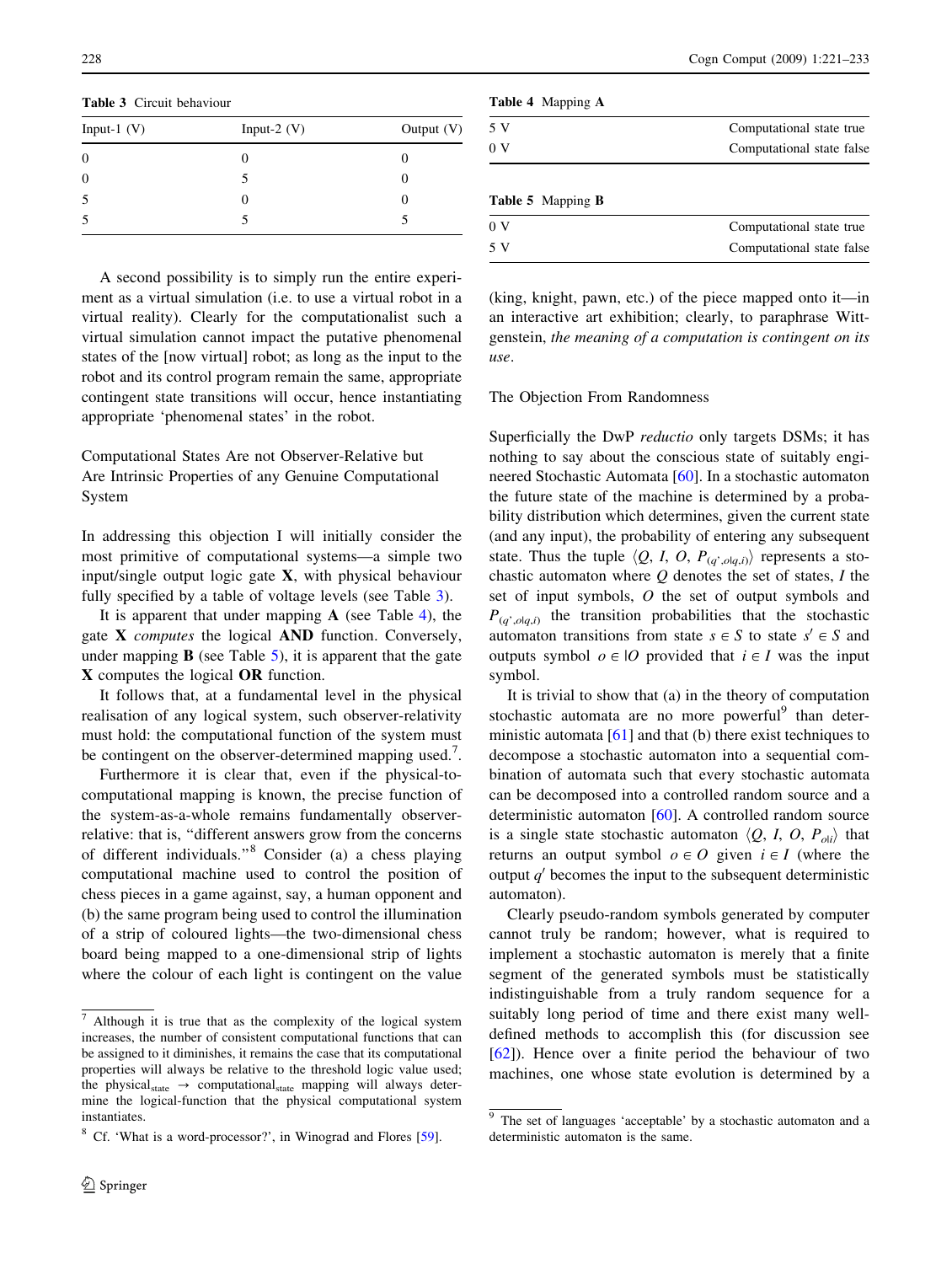<span id="page-8-0"></span>genuine random source (e.g. 'Shot' noise) the other by pseudo-random simulation, can be made indistinguishable. Thus, for the 'objection from randomness' to hold, any putative phenomenal states of the system must be contingent upon epiphenomenal properties of the underlying noise source and not the actual stochastic computational system.

## Removing Contingencies

In the study of Bishop [[63\]](#page-12-0) I discuss several objections to the DwP reductio with perhaps the most potent coming from Chalmers who argues that ''Humans do not have a single path of states along which their lives are determined. ... For any given sequence of states that a human goes through, it remains the case that if things in the world had gone slightly differently, they would have functioned in an interestingly different way. Omitting this potentiality leaves out a vital part of the description of human functioning. A wind-up toy or perhaps a videotape of my life could go through the same sequence of states, but it would not be a cognitive system. Cognition requires at least the possibility of functioning in more than one way'' [\[32](#page-11-0)].

My initial response to this line of argument [[64\]](#page-12-0) is analogous to that first outlined by Maudlin [\[22](#page-11-0)] who, through application of the supervenience thesis, similarly questions the relevance of counterfactual-involving conditionals to conscious experience. If one blocks the connection that supports some counterfactual conditional in a currently static part of the system, is it plausible that this could change or remove the system's conscious experience? Maudlin argued that it could not.<sup>10</sup>

In the study of Bishop [\[64](#page-12-0)], I argue from a physicalist/ engineering perspective that the mere deletion of state sequences—that given fixed input to the robot will never be entered—cannot affect the phenomenal states in the robot. In outline, consider what happens if a putative conscious robot  $R_1$  with full counterfactual sensitivity is step-by-step transformed into new robot  $R_2$ , such that its resulting behaviour is determined solely by a linear un-branching series of state transitions; substituting each conditional branching state transition sequence in the evolution of  $R_1$ with a linear state transition defined by current state and the (a priori) specified input. It is clear that, over a finite time interval and with identical input, the phenomenal experience of  $R_1$  and  $R_2$  must be the same. Otherwise we have a robot,  $R_n$ ,  $(R_1 < R_n \leq R_2)$ , whose phenomenal experience is somehow contingent upon the presence or absence in the automaton of a series of potential state transitions that are never entered, contravening the supervenience thesis.

Two responses to this conclusion, from Chrisley and Chalmers, tackle two distinct concerns regarding the above argument. The first, from Chalmers, is Functionalist: from this perspective the moment  $R_1$  and  $R_2$  cease to encapsulate the same fine-grained functional organisation they, through the POI, cease to have the same underlying phenomenal states. That is it is not the presence or absence of individual non-entered state transitions sequences which affects the phenomenal states of the robots, but the concomitant constriction of the supervening fine-grained functional organisation [\[10](#page-11-0)].

The second, from Chrisley, is Physicalist: from this perspective, as everything supervenes only on the physical, the mere removal of non-entered state transition sequences does not in-itself affect the phenomenal states of the machine. However, at the 'Toward a Science of Consciousness' conference in Tucson 2006 Ron argued that as we morph between  $R_1$  and  $R_2$  with the deletion of each conditional non-entered state sequence substantive physical differences between  $R_1$  and  $R_2$  will emerge.<sup>11</sup> Effectively, with each replacement of the non-entered conditional state sequences, we crucially modify or delete the concomitant [machine/object code]conditional test and branch instructions hence  $R_1$  and  $R_2$  gradually become two distinct physical systems—one will always execute each conditional state transition contingent on its (fixed) input before entering  $Q'$ , the second simply entering  $Q'$  directly—and so the DwP reductio no longer holds.

# Is Counterfactual Sensitivity Essential to a Computational Account of Cognition?

To respond to Chalmers and Chrisley's concerns I will consider a real robot  $R_1$  operating under tightly controlled experimental conditions and a virtual robot  $R<sub>2</sub>$ , an exact replicant of  $R_1$ , operating in a virtual reality (VR)

 $\frac{10}{10}$  "Suppose that a system exists whose activity through a period of time supports a mode of consciousness, e.g. a tickle or a visual sensum. The supervenience thesis tells us that, if we introduce into the vicinity of the system an entirely inert object that has absolutely no causal or physical interaction with the system, then the same activity will support the same mode of consciousness. Or again, if the activity of a system supports no consciousness, the introduction of such an inert and causally unconnected object will not bring any phenomenal state about if an active physical system supports a phenomenal state, how could the presence or absence of a causally disconnected object effect that state?'' [[22](#page-11-0)].

 $11$  In his article, 'Counterfactual computational vehicles of consciousness' [\[56\]](#page-12-0) Chrisley states, ''Bishop's main mistake: claiming that differences in counterfactual behaviour do not constitute physical differences. Presumably, it is by virtue of some physical difference between a state of  $R_{1(n)}$  and the corresponding state of  $R_{1(n+1)}$  that gives the former a counterfactual property the latter lacks. Note that to delete the *n*th transition, one would have to physically alter  $R_{1(n-1)}$ . So despite Bishop's claim, if  $R_1$  and  $R_2$  differ in their counterfactual formal properties, they must differ in their physical properties. Causal properties (even counterfactual ones) supervene on physical properties.''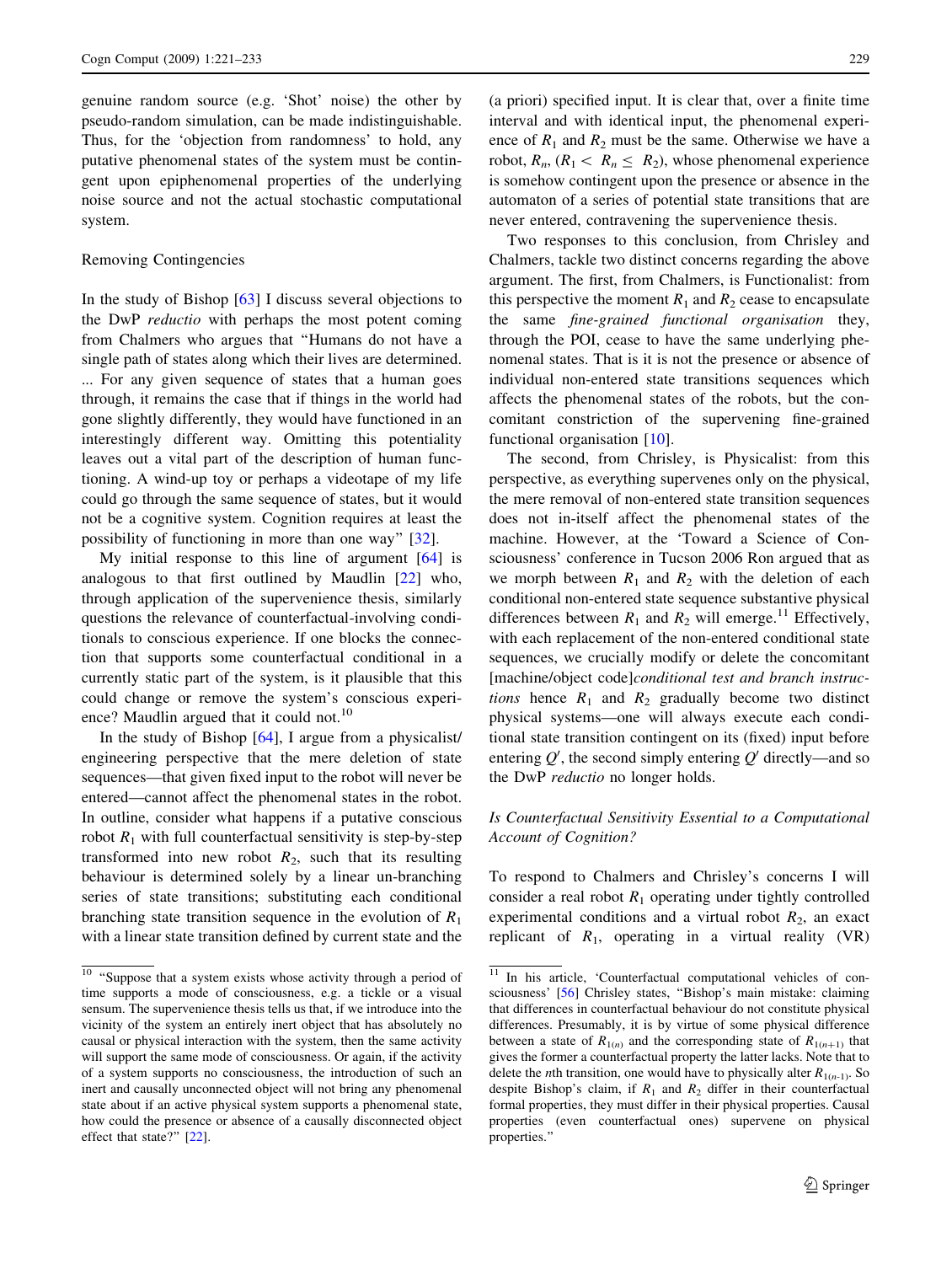simulation of  $R_1$ 's experimental environment. Both robots have a complex visual pathway leading from their real/ virtual sensors to their computational visual cortex (e.g. a neural network) with which to perceive their environment.

In each of the following experiments the robots are instructed to report the colour of a large red square fixed in the centre of their visual field.

For the real robot operating in the real world this entails obtaining a succession of values from its optical transducer that correspond to the lighting conditions in its visual field; employing image processing algorithms to isolate the square then abstracting the array of values that define its colour. Finally these values are passed to the robot's visual cortex enabling it to report back the colour of the square.

Ex hypothesi the virtual robot, being an exact replication of the real robot in a precisely rendered virtual simulation of the real world, will perform exactly the same computational operations, extracting exactly the same array of colour values to pass to its visual sub-system, before it is also able to report the colour of the square. Hence, when we run the experiment, as both robot's control programs are exactly the same and the robots receive identical data from their environments, both robots will report seeing the vivid red square and both will experience identical phenomenal sensations (if any); if the square had been say deep purple in both the real and virtual worlds, then both robots would have reacted contingently and reported the change.

Next the virtual robot software is re-complied using two slightly different partial evaluation compilers [[65\]](#page-12-0) A and **B** to produce two new virtual robot systems  $R_{2a}$  and  $R_{2b}$ . It follows that for the two virtual robots, in virtue of the two partial evaluation compilers pre-computing all static/known input at compile time, knowledge of the fixed virtual input—the large red square—will enable the compilers to appropriately improve the efficiency of their object code.

The first partial evaluation compiler, compiler A, preevaluates the values of all the variables active in the robot's visual pathway and deletes all unutilised object code including any redundant conditionals. This is analogous to the situation described in [''Removing contingencies''](#page-8-0).

In the second instance the partial evaluation compiler B also pre-evaluates the values of all the variables active in the robot's visual pathway, but this time merely deletes the un-utilised object code on the consequent side of each conditional that forms part of the robot's visual pathway, leaving all the conditional statements (with their antecedents) in situ; in this scenario although each conditional continues to be evaluated, because the input to the robot is fixed by the experimental conditions that pertain in the virtual environment—the large red square—the value of each antecedent is fixed and hence only one arm of the conditional consequent ever executed (the non-executed arm being deleted at compile time as before).

In all three cases—the original compiler and partial evaluation compilers A and B—it follows that all robots respond appropriately by indicating that they perceive the large vivid red square in the centre of their visual field. However, comparing the phenomenal states of  $R_1$  in comparison to  $R_{2a}$ , because the compiled (machine) code executed by  $R_1$  and  $R_{2a}$  is physically distinct, both Chrisley and Chalmers can claim the DwP reductio does not hold.

Conversely, considering the phenomenal states of  $R_1$  in comparison to  $R_{2b}$ , because the compiled code that is actually executed by both robots is identical, the two physical systems are engaged in precisely the same physical activity throughout the time period and Maudlin's supervenience thesis applies. Hence,  $R_1$  and  $R_2$  must support precisely the same modes of consciousness (if any) through that time and the DwP *reductio* holds.<sup>12</sup>

Lastly, it has been suggested that the DwP reductio directed towards a known conscious system (e.g. human brain states sampled above their Nyquist rate [\[66](#page-12-0)]) continues to hold; hence we must conclude that either panpsychism is true or—even more alarmingly—that the human brain is not conscious. However the reductio targets computationalism—the formal abstraction and instantiation of consciousness through appropriate DSMs (and/or their stochastic variants); the DwP reductio does not target continuous [dynamic] systems or identity theories (where conscious properties of the system are defined to be irreducible from the underlying physical agent–environment system). For the defender of the computational metaphor to simply assume the brain is a DSM is *circulus in probando*.

# Are These A Priori Critiques of the Computational Metaphor too Strong?

The three a priori arguments discussed in this article purport to show that computations are neither necessary nor sufficient for cognition; specifically that the execution of mere computations does not instantiate genuine understanding or phenomenal consciousness and hence that there

 $\frac{12}{12}$  It is also clear that in this case the 'system as a whole' (i.e. the environment, robot and VR and compiler) remains sensitive to counterfactuals—if we had pre-specified the experimental conditions to be a dull blue square, the partial evaluation compiler B would have modified object code accordingly—hence at the level of the system, Chalmers' POI continues to apply. Interestingly, as this form of compile time partial evaluation process cannot be undertaken for the real robot, the DwP reductio strictly no longer holds against it; however, this does not help the computationlist as any putative phenomenal states of the real robot have now become tightly bound to properties of the real-world agent/environment interactions and not the mere computations.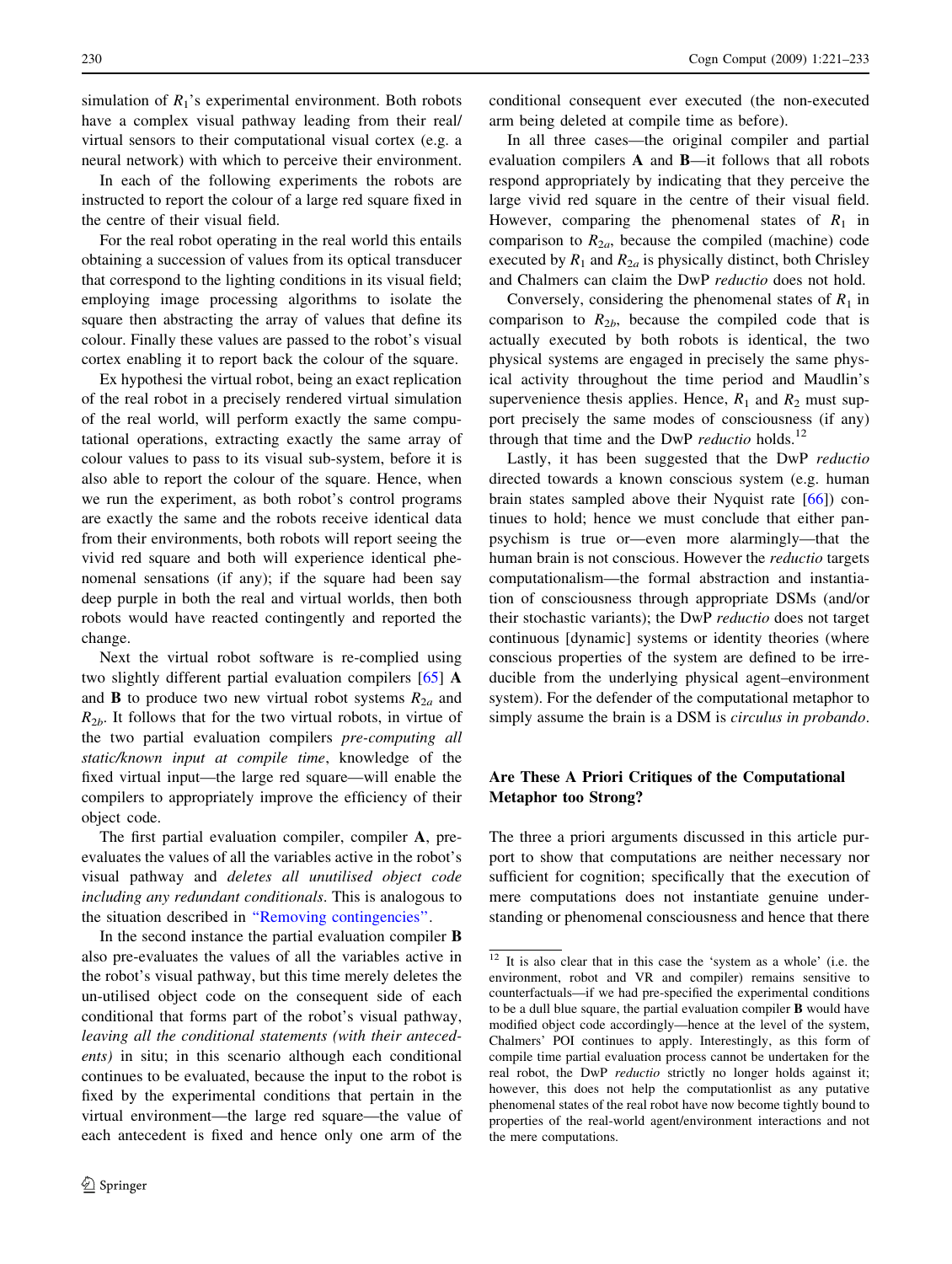are limits to the use of the computational metaphor in cognitive science; but perhaps this conclusion is too strong?

How Do the A Priori Arguments Discussed Herein Accommodate the Important Results Being Obtained Through Computational Neuroscience to Cognition?

There are two responses to this question, one weak and one strong. The first—the weak response—emerges from the Chinese room and DwP reductio. It acknowledges the huge value that the computational metaphor plays in current psychology and neuroscience and even concedes that a future computational neuroscience may be able to simulate any aspect of neuronal processing and offers insights into all the workings of the brain. However, although such a computational neuroscience will result in deep understanding of cognitive processes there is a fundamental ontological divide between the simulation of a thing and the thing itself. That is we may simulate the properties of gold using a computer program but such a program does not automatically confer upon us riches (unless of course the simulation becomes duplication; an identity). Hence Searle's famous observation that "... the idea that computer simulations could be the real thing ought to have seemed suspicious in the first place because the computer is not confined to simulating mental operations, by any means. No one supposes that computer simulations of a five-alarm fire will burn the neighbourhood down or that a computer simulation of a rainstorm will leave us all drenched. Why on earth would anyone suppose that a computer simulation of understanding actually understood anything?'' [\[37](#page-12-0)].

The second—the stronger response—suggests that there may be principled reasons why it may not be possible to adequately simulate all aspects of neuronal processing through a computational system; there are bounds to a computational neuroscience. Amongst others this position has been espoused by: Penrose (see section [''Computations](#page-2-0) and understanding: Gödelian arguments against computa[tionalism](#page-2-0)); Copeland claims the belief that ''the action of any continuous system can be approximated by a TM to any required degree of fineness ... is false"<sup>13</sup>; and Smith [\[68](#page-12-0)] outlines results from 'Chaos theory' which describe how 'Shadowing theorems' fundamentally limit the set of chaotic functions that a TM can model to those that are 'well-behaved'; functions that are not well-behaved cannot be computationally described.

Both of the above responses accommodate results from computational neuroscience, but clearly both also highlight fundamental limitations to the computational metaphor.

## So what Is Cognition, If Not Computation?

In this article I have argued from an a priori perspective that it is time for the hegemony of the computational metaphor in Cognitive Science to be challenged; a tentative suggestion for an alternative metaphor for cognitive processes—one based on communication and interaction—has been suggested (see Nasuto et al. [\[11](#page-11-0), [12](#page-11-0)]). This metaphor, based on communication and interaction, potentially offers the following advantages over the computational metaphor: firstly, from a theory-of-computation perspective, there is evidence that 'Interaction Machines' are computationally more powerful than (TM) algorithms and hence may escape Penrose style criticisms [\[69](#page-12-0)]; secondly, a metaphor based on communication and interaction does not explicitly perform discrete computations on discrete representations—symbol manipulations—in the classical cognitivist way and hence is much less vulnerable to CRA/DwP arguments; finally, communication—as a new biological information processing metaphor—could more efficiently and compactly describe complex neuronal operations and provide us with a better intuitive understanding of the meaning of these operations [[12\]](#page-11-0). In contrast to computation, communication is not merely an observer-relative anthropomorphic projection on reality, as even simple organisms (e.g. bacteria) communicate with each other or interact with their environment. Thus the new metaphor cognition as communication—is sympathetic to modern post-symbolic, anti-representationalist, embodied, enactive accounts of cognition such as those from Brooks [\[70](#page-12-0)], Varela [[19\]](#page-11-0), O'Regan [\[15](#page-11-0)], Thompson [\[71](#page-12-0)] and Bishop and Nasuto [\[13](#page-11-0)].

# Conclusion

All matter, from the simplest particles to the most complex living organisms, undergo physical processes which in most sciences are not given any special interpretation. However, when it comes to nervous systems the situation changes abruptly. In neuroscience, and in connectionism, it is assumed that neurons and their systems possess special computational capabilities; this is equivalent to claiming that a spring, when extended by a moderate force, computes its deformation according to Hooke's law. In this

 $13$  Copeland's argument is detailed, but at heart he follows an extremely simple line of reasoning: consider an idealised analogue computer that can add two reals  $(a, b)$  and output one if they are the same, zero otherwise. Clearly either  $(a)$  or  $(b)$  could be noncomputable numbers (in the specific formal sense of non-Turingcomputable numbers). Hence clearly, there exists no TM that, for any finite precision (k), can decide the general function  $F(a = b)$  (see [[67](#page-12-0)] for detailed discussion of the implications of this result).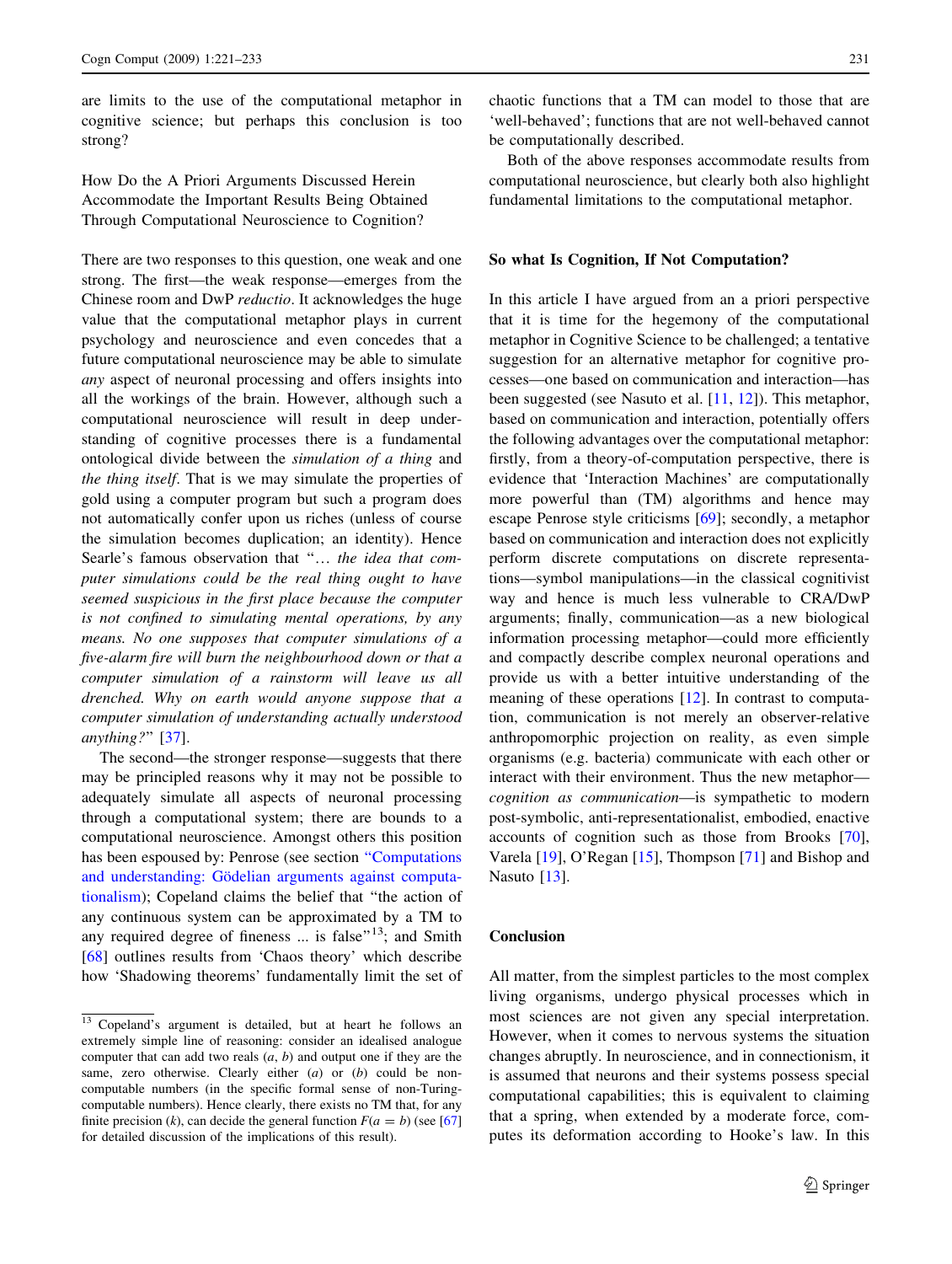<span id="page-11-0"></span>article I initially highlighted the ubiquity of this computational metaphor in the Cognitive Sciences before reviewing two well-known arguments that together purport to demonstrate that computation is neither necessary nor sufficient for cognition; I subsequently introduced a less well-known reductio—DwP—that endeavours to demonstrate that if computations can instantiate consciousness, then panpsychism is true and consciousness is everywhere. Taken together I conclude these arguments offer serious a priori reason to question the computational hegemony in cognitive science.

Conversely, an alternative metaphor grounded on communication has recently been suggested by Nasuto [11]. In this preliminary study we claim that treating neurons as communicating—rather than computing—with each other more accurately captures their complex, and to us fundamental, capability of modifying their behaviour depending on context. Furthermore, and in contrast to computation, we claim that communication is not merely an observerrelative anthropomorphic projection on reality, as even simple organisms (e.g. bacteria) communicate with each other or interact with their environment. Finally, although it has been robustly demonstrated that populations of simple communicating organisms can solve complex problems in optimisation and search [\[72](#page-12-0), [73\]](#page-12-0); although the role of communication in human development and in social interactions cannot be overestimated [\[74](#page-12-0)]; although communication has advantages over computation as a metaphor for 'hard' problems of cognition—clearly much more research is required (to define, ground and develop the new metaphor) before communication (like consciousness) is 'taken seriously'.

Acknowledgments I would like to thank the reviewers for the many helpful comments I received during the preparation of this article. I would also like to thank Ron Chrisley for his many interesting criticisms regarding the DwP reductio. Lastly I would like to thank Slawek Nasuto and Kris de Meyer for their foundational work outlining a new 'swarm' metaphor for cognition based on communication and its subsequent analysis within the framework of stochastic diffusion search.

#### References

- 1. James W. Psychology (briefer course). New York: Holt; 1891.
- 2. Hubel DH, Wiesel TN. Receptive fields, binocular interaction and functional architecture in the cat's visual cortex. J Physiol. 1962;160:106–54.
- 3. Hebb DO. Organisation of behaviour. New York: Wiley; 1949.
- 4. Hodgkin A, Huxley A. A quantitative description of membrane current and its application to conduction and excitation in nerve. J Physiol. 1952;117:500–44.
- 5. Rosenblatt F. The perceptron: a probabilistic model for information storage and organization in the brain. Psychol Rev. 1958;65(6):386–408.
- 6. Werbos P. Beyond regression: new tools for prediction and analysis in the behavioural sciences. Ph.D. thesis, Cambridge, MA; 1974.
- 7. Harnish RM. Minds, brains, computers. Oxford: Blackwell; 2002.
- 8. Putnam H. Brains and behavior. In: Butler RJ, editor. Analytical philosophy (second series). New York: Barnes & Noble; 1965.
- 9. Putnam H. The nature of mental states. In: Putnam H, editor. Mind, language and reality: philosophical papers, vol. 2. Cambridge: Cambridge University Press; 1975.
- 10. Chalmers DJ. The conscious mind: in search of a fundamental theory. Oxford: Oxford University Press; 1996.
- 11. Nasuto SJ, Bishop JM, De Meyer K. Communicating neurons: a connectionist spiking neuron implementation of stochastic diffusion search. Neurocomputing. 2009;72:704–12.
- 12. Nasuto SJ, Dautenhahn K, Bishop JM. Communication as an emergent metaphor for neuronal operation. In: Nehaniv C, editor. Computation for metaphors, analogy, and agents, Aizu 1998. Lecture Notes in Artificial Intelligence, 1562. Springer: Berlin; 1999. p. 365–79.
- 13. Bishop JM, Nasuto SJ. Second order cybernetics and enactive perception. Kybernetes 2005;34(9–10):1309–20.
- 14. Noe A. Action in perception. Cambridge, MA: MIT Press; 2004.
- 15. O'Reagan K, Noe A. A sensorimotor account of vision and visual consciousness. Behav Brain Sci. 2001;24(5):973–1031.
- 16. Port RF, Van Gelder T (eds). Mind as motion: explorations in the dynamics of cognition. Cambridge, MA: MIT Press; 1998.
- 17. van Gelder T. What might cognition be if not computation? J Philos. 1995;92(7):345–81.
- 18. Von Glasersfeld E. Radical constructivism: a way of knowing and learning. Studies in mathematics education series, 6. Routledge: Falmer; 1995.
- 19. Varela F, Thompson E, Rosch E. The embodied mind. Cambridge MA: MIT Press; 1991.
- 20. Descartes R. Third meditation, II.25, AT VII.36–37; II.29, AT VII.42; 1641.
- 21. Block N. On a confusion about a function of consciousness. In: Block N, Flanagan O, Guzeldere G, editors. The nature of consciousness. Cambridge, MA: MIT Press; 1997.
- 22. Maudlin T. Computation and consciousness. J Philos. 1989; 86:407–32.
- 23. Torrance S. Thin phenomenality and machine consciousness. In: Chrisley R, Clowes R, Torrance S, editors. Proceedings of the 2005 symposium on next generation approaches to machine consciousness: imagination, development, intersubjectivity and embodiment, AISB'05 convention. University of Hertfordshire, Hertfordshire, 2005.
- 24. Searle J. The rediscovery of the mind. Cambridge, MA: MIT Press; 1992.
- 25. Lucas JR. Minds, machines & godel. Philosophy. 1961;36:112–27.
- 26. Lucas JR. Satan stultified: a rejoinder to Paul Benacerraf. Monist. 1968;52:145–58.
- 27. Benacerraf P. God, the devil & godel. Monist. 1967;51:9–32.
- 28. Penrose R. The emperor's new mind: concerning computers, minds, and the laws of physics. Oxford: Oxford University Press; 1989.
- 29. Penrose R. Shadows of the mind: a search for the missing science of consciousness. Oxford: Oxford University Press; 1994.
- 30. Penrose R. On understanding understanding. Int Stud Philos Sci. 1997;11(1):7–20.
- 31. Penrose R. Beyond the doubting of a shadow: a reply to commentaries on 'Shadows of the Mind'. Psyche. 1996;2(23).
- 32. Chalmers DJ. Does a rock implement every finite-state automaton? Synthese. 1996;108:309–33.
- 33. Chalmers DJ. Minds, machines and mathematics: a review of 'Shadows of the Mind' by Roger Penrose. Psyche. 1995;2(9).